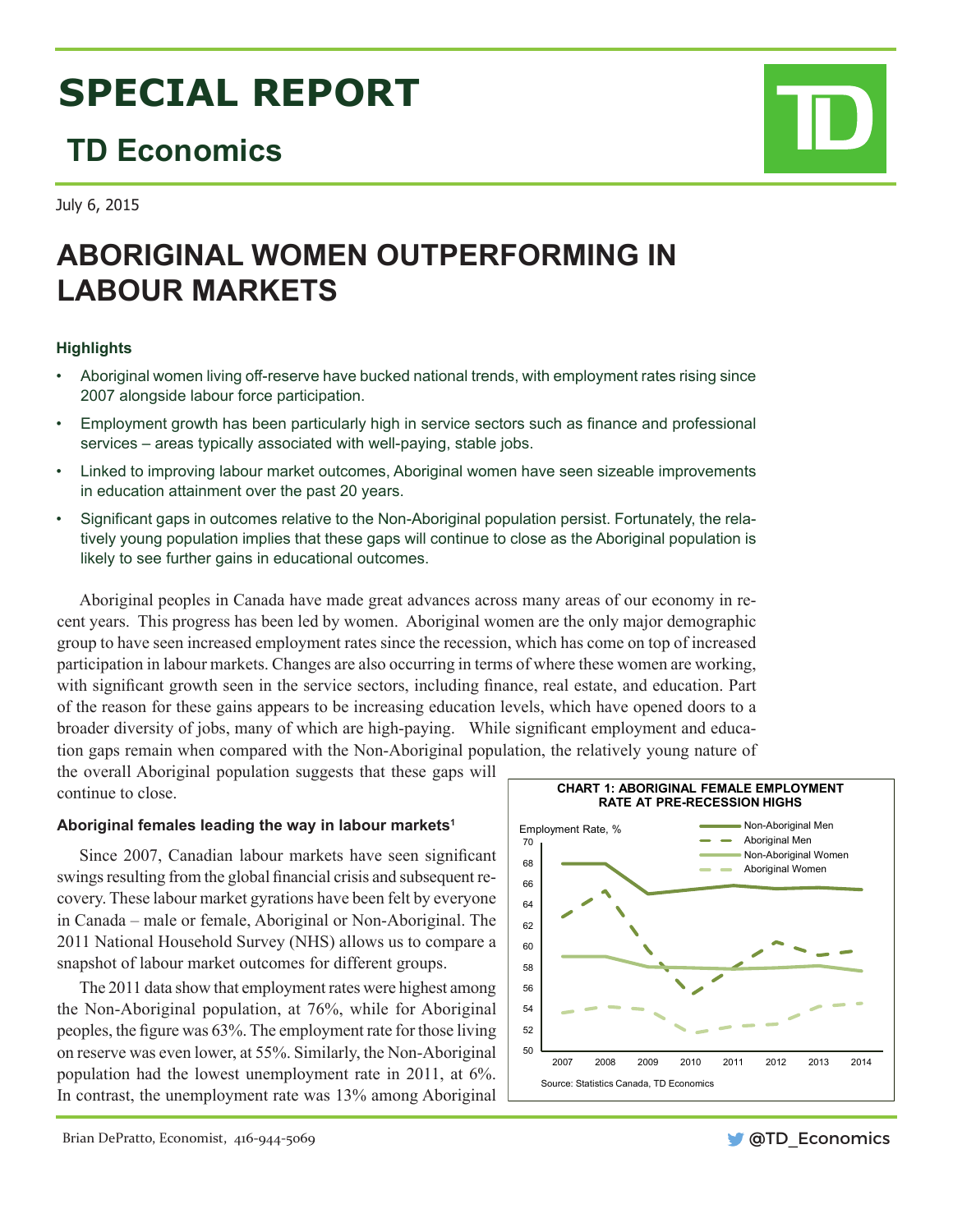

peoples and 22% for those living on reserve. Beyond these larger groups, outcomes also vary across the multitude of Canadian aboriginal identities and contexts.2

Above all, the NHS data show that both employment and unemployment rates were not the same for all Aboriginal people. Females had lower unemployment rates both in the broader Aboriginal population (15% vs. 20% for men), and among those living on reserve (18% vs 26%). Unfortunately, the NHS data only provides a snapshot of labour markets. For more timely data, we must use Statistics Canada's Labour Force Survey, which only includes Aboriginal people living off reserve, although a large (nearly 70%) and growing share of the Aboriginal population is choosing to live off reserve.<sup>3</sup>

Looking at the more timely data, we see that while all Canadians were subject to swings in labour markets during the 2008/2009 crisis, it was Aboriginal females that saw the largest bounce-back. Compared with Aboriginal men, and the Non-Aboriginal population (both male and female), Aboriginal women were the only group where the employment rate in 2014 was higher than in 2007 (Chart 1).

The positive story hasn't been limited to people already looking for a job. In contrast to national trends, participation in the labour force (that is those who are working or actively looking for work) among Aboriginal women has been trending upwards (Chart 2). In contrast to declines in participation among Aboriginal and Non-Aboriginal men (down 3.2 and 2.0 percentage points respectively) as well as Non-Aboriginal women (down 1.0 percentage points), the participation rate among Aboriginal women rose by 1.2 percentage points between 2007 and 2014.

The unemployment rate is a product of these two series, being the share unemployed individuals among those participating in the labour force. Significant gains have been observed for Aboriginal peoples, who saw the largest declines in unemployment relative to the 2011 peak (Chart 3). Caution is warranted in interpreting this data however. The majority of the improvement in the unemployment rate among Aboriginal males resulted from declining participation rates. In effect, a growing number of Aboriginal males have become disengaged from the labour market, resulting in an "artificial" decline in the unemployment rate. In contrast, more Aboriginal females joined the labour market, but this growth was outpaced by employment gains, lowering the unemployment rate while increasing the number of Aboriginal women employed in Canada – the best of both worlds.

#### **Where are Aboriginal women working?**

The recovery in Aboriginal employment post-crisis has occurred alongside shifts in the Canadian employment landscape. Manufacturing employment continues to decline as a share of overall employment, while the service sector and other knowledge industries are gaining increasing importance.

Employment among Aboriginal females has largely reflected the broader trends in Canadian society, but amplified. Average employment growth between 2007 and 2014 was approximately 4.5% per year, with stronger growth rates seen in many knowledge-based industries, including education, finance, and professional services (Chart 4). At the same time, growth in self-employment among Aboriginal women has outpaced the other demographic groups, reflect-

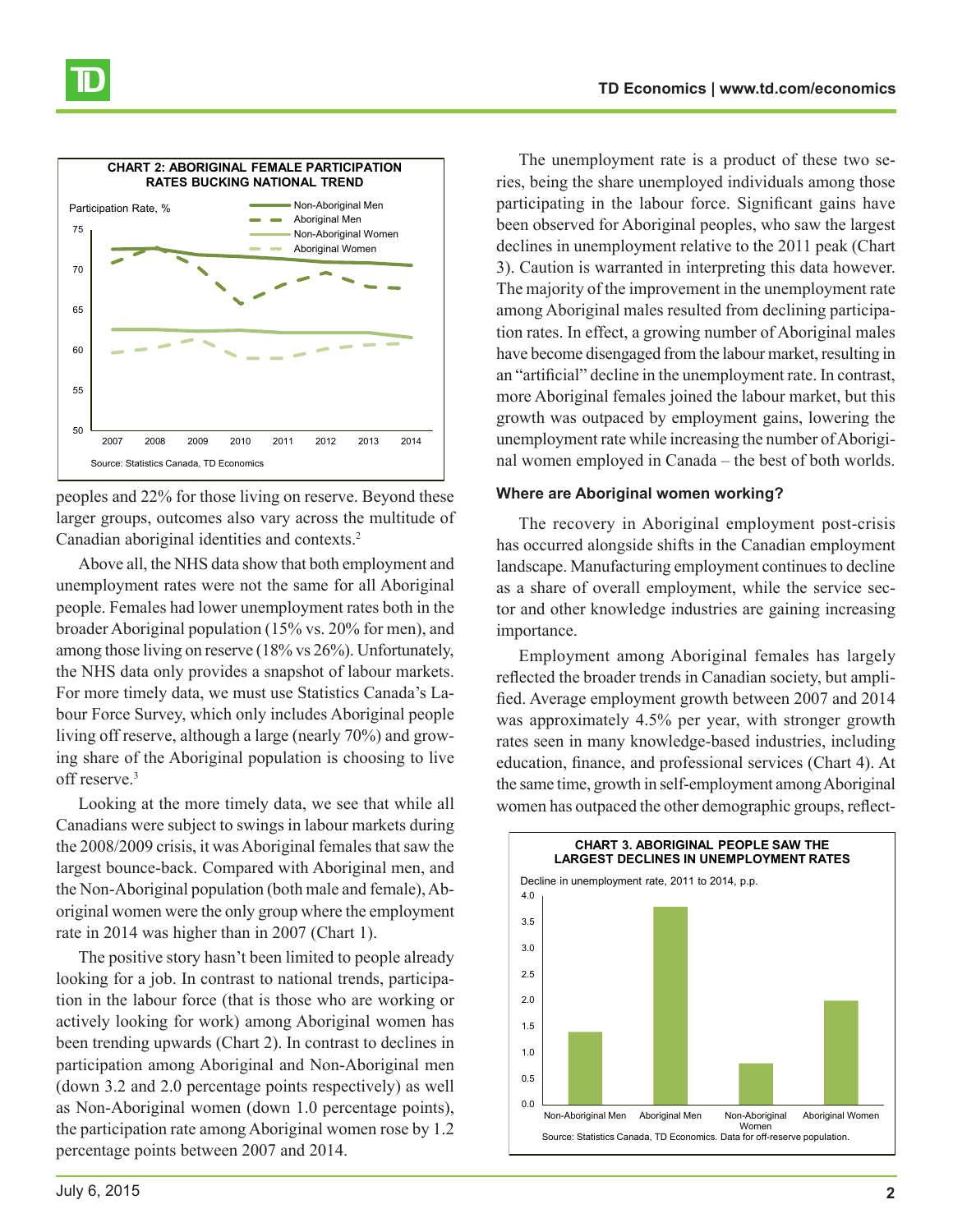

ing growing entrepreneurship. Employment growth in these sectors was well above the equivalent figure for the Non-Aboriginal population.4

While employment growth has been concentrated among knowledge-based industries (and outpaced Non-Aboriginal people), relative to the broader population, Aboriginal women are still more likely to be employed in some industries than others. In particular, despite the strong observed employment growth, Aboriginal women are still under-represented in finance and real-estate, professional services, education and manufacturing (Table 1). In contrast, Aboriginal women are more likely to be employed in mining/oil and gas, construction, health care, and particularly accommodation and food services.

Disproportionate representation in certain industries may help explain the different paths of employment seen for Aboriginal men and women. Aboriginal men are more likely to be employed in the mining and oil and gas, and construction sectors, where employment has begun to drop. In contrast, employment growth has recently accelerated in the accommodation sector. There may be more to the story however, as the public sector (which employs a disproportionate share of both Aboriginal women and men) has seen dropping employment levels in recent years, but this decline has not translated materially into Aboriginal female employment rates. It is possible that other factors may be helping support aboriginal female employment, such as increased education rates, which we explore further in the next section.

Increased employment in knowledge-based sectors has a number of positive benefits, particularly in terms of income. These sectors tend to pay higher wages, and as a result Ab-

| Table 1. Aboriginal women still more likely to be<br>employed in certain industries                                                                                       |                             |                              |               |                        |  |
|---------------------------------------------------------------------------------------------------------------------------------------------------------------------------|-----------------------------|------------------------------|---------------|------------------------|--|
| Share by Industry                                                                                                                                                         | <b>Aboriginal</b><br>$(\%)$ | Non-<br>Aboriginal<br>$(\%)$ | Gap<br>(p.p.) | Avg.<br>Weekly<br>Wage |  |
| Mining / Oil & Gas                                                                                                                                                        | 1.5                         | 0.7                          | 0.8           | \$2,048                |  |
| Construction                                                                                                                                                              | 24                          | 1.7                          | 0.7           | \$1,223                |  |
| Manufacturing                                                                                                                                                             | 3.1                         | 6.0                          | $-2.9$        | \$1,044                |  |
| Education                                                                                                                                                                 | 10.0                        | 10.7                         | $-0.6$        | \$986                  |  |
| <b>Health Care</b>                                                                                                                                                        | 23.2                        | 21.9                         | 1.3           | \$853                  |  |
| Public Admin.                                                                                                                                                             | 6.8                         | 6.2                          | 0.6           | \$1,201                |  |
| <b>FIRE</b>                                                                                                                                                               | 5.4                         | 7.0                          | $-1.7$        | \$1,167                |  |
| <b>Professional Services</b>                                                                                                                                              | 2.8                         | 5.7                          | $-2.8$        | \$1,308                |  |
| Accom. & Food Services                                                                                                                                                    | 13.5                        | 9.0                          | 4.5           | \$371                  |  |
| Source: Statistics Canada, TD Economics. 2014 Data. Numbers may not sum due<br>to rounding.<br>FIRE: Finance, Insurance and Real Estate. Data for off-reserve population. |                             |                              |               |                        |  |

original women have experienced faster wage growth than their non-aboriginal counterparts (although wage growth was still outpaced by Aboriginal men; Table 2). This results in an increase in incomes above what would be expected from employment growth alone – a 'doubly' positive result. It is important to keep in mind however that despite strong wage growth, Aboriginal women still earn less on average, in part due to continued overrepresentation in low-wage industries. In 2014, at 50 weeks of paid employment per year, Aboriginal women earned on average \$3800 less than their Non-Aboriginal counterparts, although this gap has been narrowing.

#### **Trends in Aboriginal Education**

Aboriginal women have been particularly successful in expanding their employment in service industries. Along with (generally) providing higher salaries relative to other sectors, these jobs also tend to require a more educated workforce. For example, the median Canadian working in finance and real estate has a bachelor's degree, compared

| Table 2. Aboriginal Wage Growth in 2007-2014<br><b>Outpaced Non-Aboriginals</b> |                               |                                                         |                                        |  |  |
|---------------------------------------------------------------------------------|-------------------------------|---------------------------------------------------------|----------------------------------------|--|--|
|                                                                                 | Avg.<br>Wage<br><b>Growth</b> | <b>Growth Excl.</b><br><b>Resource</b><br><b>Sector</b> | Average<br><b>Weekly Wage,</b><br>2014 |  |  |
| <b>Aboriginal Men</b>                                                           | 3.5%                          | 3.2%                                                    | \$973                                  |  |  |
| Non-Aboriginal Men                                                              | 2.4%                          | 2.2%                                                    | \$1.024                                |  |  |
| <b>Aboriginal Women</b>                                                         | 3.2%                          | 3.0%                                                    | \$697                                  |  |  |
| Non-Aboriginal Women                                                            | 2.9%                          | 2.8%                                                    | \$773                                  |  |  |
| Source: Statistics Canada, TD Economics. Data for off-reserve population.       |                               |                                                         |                                        |  |  |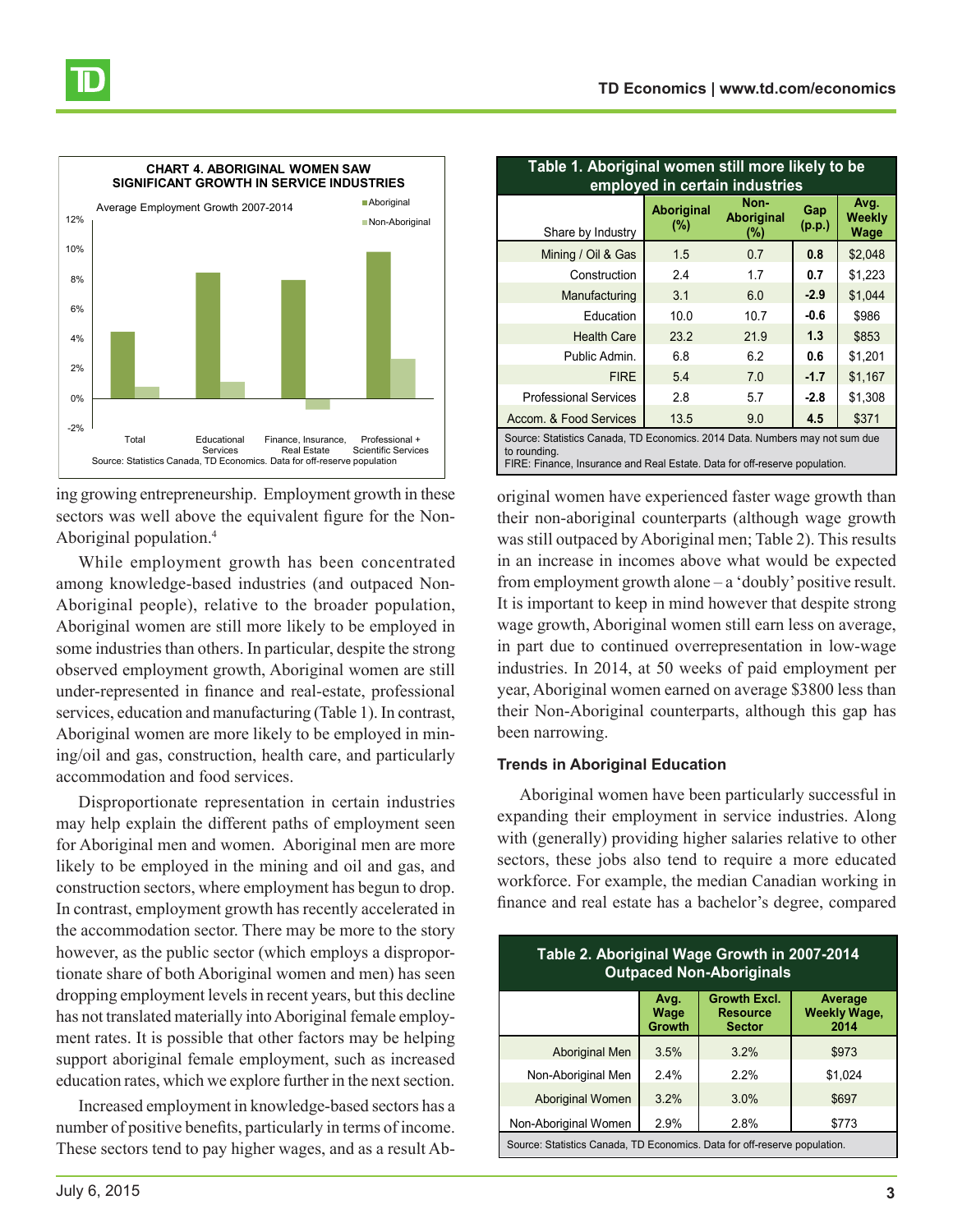



with a trade certificate or diploma across the overall workforce. Similar patterns are seen in educational services and other service employment categories, all of which have more educated workforces relative to the broader population.

Employment growth in service industries among Aboriginal women would thus imply that educational attainment is higher than in the past. This is indeed the case. Educational attainment has improved markedly in the past 20 years, with the share of Aboriginal females holding a high school diploma or less falling by more than 20 percentage points between 1996 and 2011 (Chart 5).<sup>5</sup> At the same time, the portion of Aboriginal women holding a bachelor or higher degree more than doubled, and significant advances occurred in secondary school completion as well as in trades and college education.

As was the case with the labour market, gains for Aboriginal women have generally outpaced those for their male counterparts (Chart 6). Aboriginal women are more likely to have education beyond the high school level than their male counterparts (and by extension are less likely to have only a high school or lower education). This may help explain the differences in employment growth across sectors that are observed for Aboriginal men and women.

Looking further at the latest data on Aboriginal women's education levels, differences in achievement are seen across different self-identified Aboriginal groups. As Table 3 illustrates, about 35% of Aboriginal women overall had some sort of post-secondary education (PSE) in 2011, about 18 percentage points below the non-aboriginal female population. The results were different across the various Aboriginal

| <b>Table 3. Share of Women with Post-</b><br><b>Secondary Education, 2011</b> |                                      |  |  |  |
|-------------------------------------------------------------------------------|--------------------------------------|--|--|--|
|                                                                               | <b>Share of</b><br><b>Population</b> |  |  |  |
| Non-Aboriginal Women                                                          | 52.7%                                |  |  |  |
| Aboriginal Women                                                              | 35.0%                                |  |  |  |
| <b>First Nations Women</b>                                                    | 31.2%                                |  |  |  |
| Métis Women                                                                   | 42.6%                                |  |  |  |
| Inuit Women                                                                   | 16.5%                                |  |  |  |
| Other Aboriginal Women                                                        | 46.6%                                |  |  |  |
| Source: Statistics Canada NHS, TD Economics.                                  |                                      |  |  |  |

groups, with 'other Aboriginal women' having the largest share of women with post-secondary education, followed by Métis women (46.6% and 42.6% respectively).<sup>6</sup>

Below-average PSE shares are seen for First Nations and Inuit women, which may be due in part to geographic and societal factors. Lack of academic preparation resulting from substandard primary and secondary schools, the need to relocate (frequently from remote areas), lack of financial resources, and family responsibilities have all been cited as limiting postsecondary education among these populations.7 At the same time, despite current low shares of PSE attainment among these groups, current levels nevertheless represent improvements over the past.

Although sizeable education gaps remain, these gaps appear likely to continue closing. Applying estimated relationships between population demographics and educational attainment among the Canadian population as a whole to

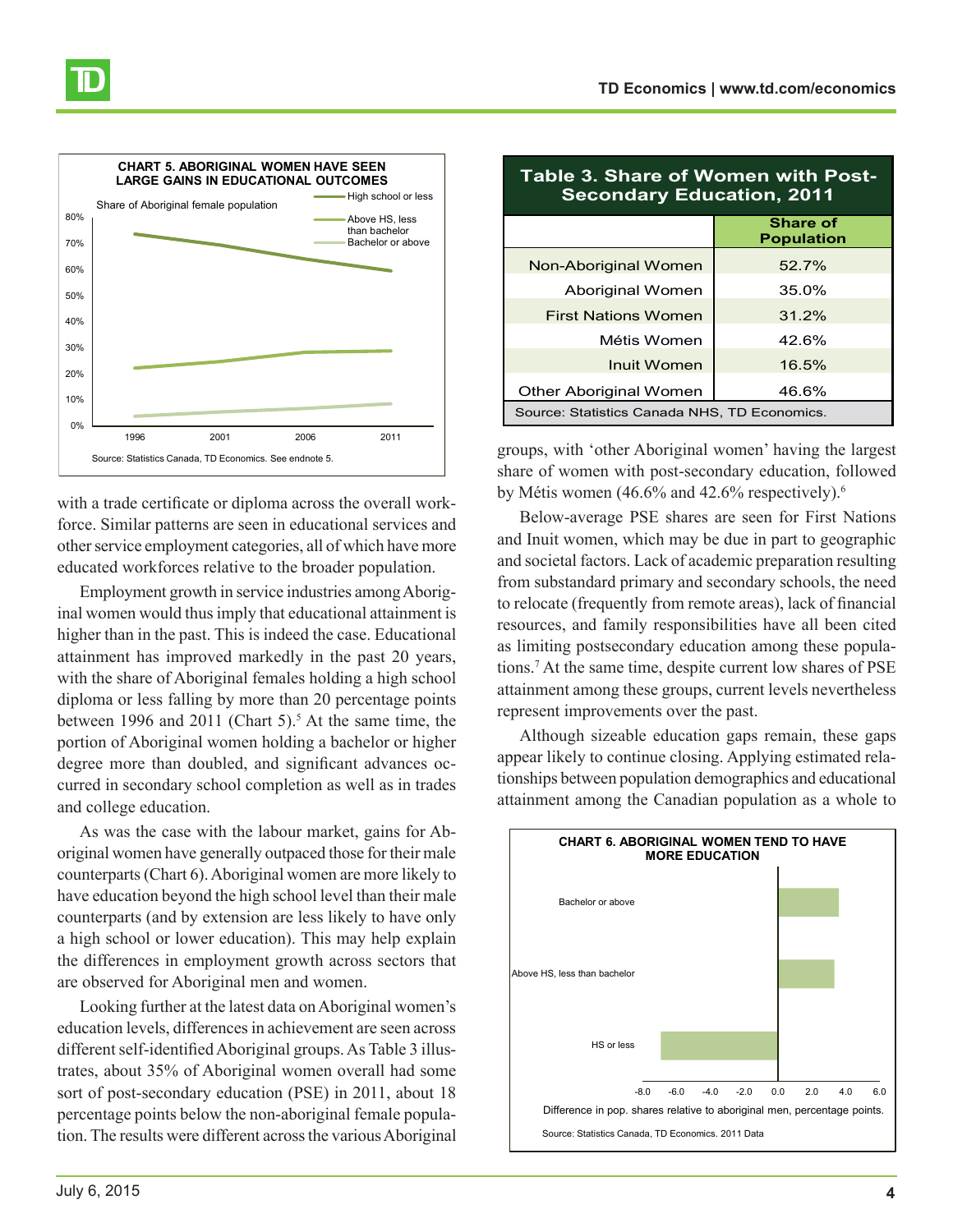



the Aboriginal population, it is expected that the share of the Aboriginal population with a bachelor degree or above is likely to continue to expand (Chart 7), helping close the income gaps identified in table 2.<sup>8</sup>

The Aboriginal population is currently quite young, with a median age in 2011 of 28 years. This compares with 41 years among the non-aboriginal population. The larger concentration of young people creates more opportunity for education, which will feed into the overall Aboriginal population as the young people of today age and join the labour market.<sup>9</sup> Moreover, with the influential role that

aboriginal women play in households, their higher education levels should impact on their children's education outcomes. This suggests that the shifts observed in female employment are likely to continue in line with education outcomes, alongside overall increases in the education level of the Aboriginal population.

#### **Bottom Line**

Many challenges remain for Aboriginal women, as education, labour market, and income outcomes still lag the Non-Aboriginal population. However, progress continues to be made in closing these gaps. In particular, Aboriginal women have led the way in the labour market, and are the only major population group to have seen rising employment rates since the recession. These women have also made significant progress in joining the knowledge-based economy - particularly in the higher paying sectors - although they remain more likely to be employed in accommodation and food services than their Non-Aboriginal counterparts. Handin-hand with these changes, the education level continues to rise, and given the relatively young population, this trend appears likely to continue. As a result, the Aboriginal female population represents an emerging pool of skilled talent for Canadian employers. Capitalizing on this talent won't just benefit these women and the firms that hire them, but their families and communities as well, helping build a more prosperous Canada for all.

> *Brian DePratto, Economist 416-944-5069*